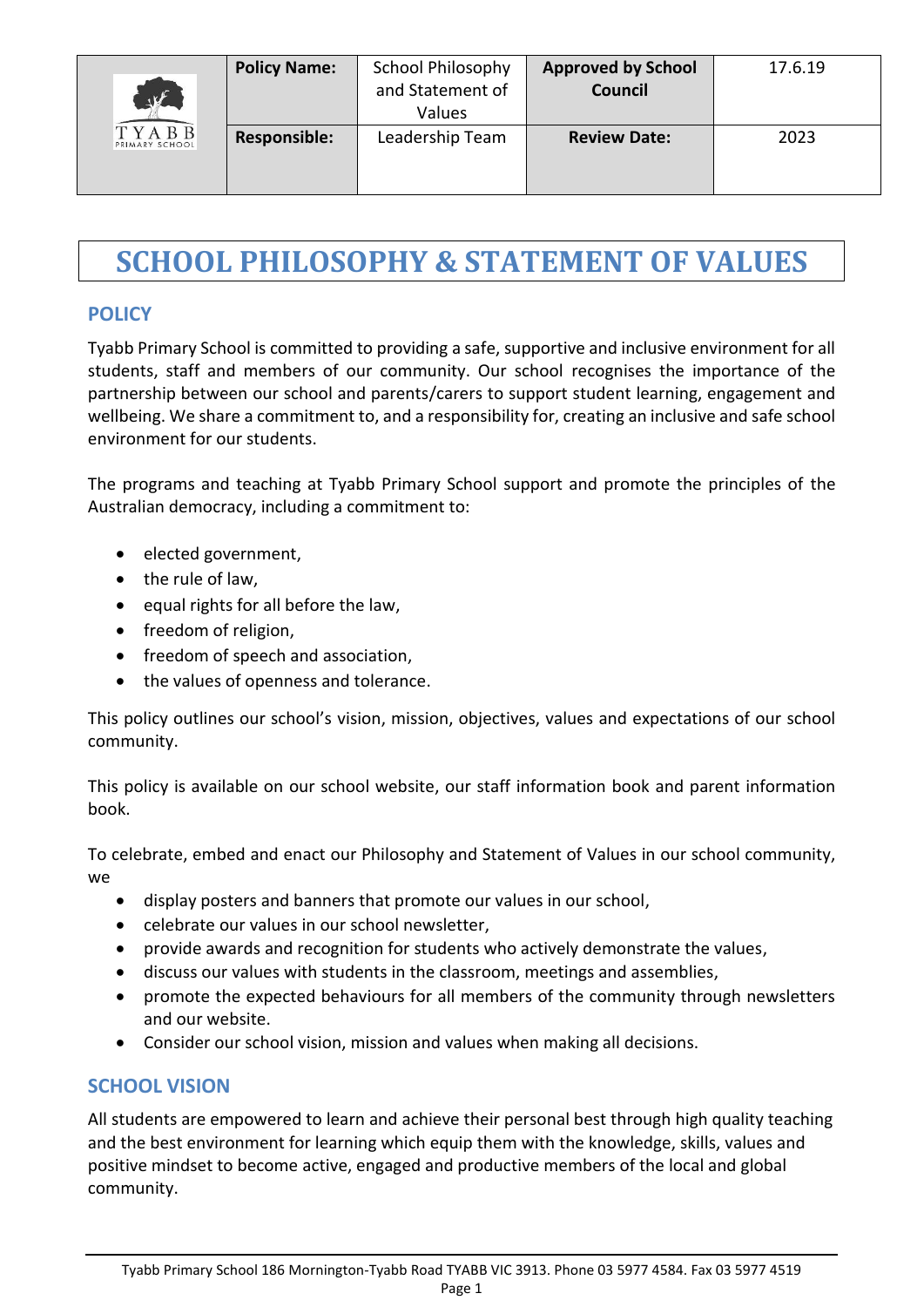### **MISSION**

Tyabb Primary School has been a vital part of the Tyabb community since 1891, providing leadership in the education of our children and a focus for the community.

We aim to ensure that all students:

- learn the necessary skills and attitudes to become productive, caring, thinking individuals,
- develop as adaptable and resilient individuals who respect themselves, others and the environment,
- become lifelong learners, and
- strive for excellence.

We will provide a safe, positive and stimulating environment where parents, teachers, students and the wider community work cooperatively to ensure:

- an engaging and challenging curriculum,
- exceptional teaching and high standard resources.

### **OBJECTIVES**

Our view of the future at Tyabb Primary School includes:

- An environment where confident students take responsibility for their learning. We show initiative, celebrate our successes and value an inquiring mind.
- A challenging and comprehensive curriculum that stimulates all students to do their best. We value effort, endeavour and we pursue excellence.
- A highly skilled staff who are motivated and enthusiastic about learning and teaching. We respect a teacher's right to teach and a student's right to learn.
- An environment where respect for others and unity between all members of the school community is highly valued. We treat each other with consideration and regard. We are inclusive.
- A caring and supportive environment which promotes honesty and where children feel safe and secure. We build positive relationships within our community.

### **VALUES**

Tyabb Primary School has a strong commitment to a set of core values. These values underpin all decisions made in the school and provide a framework for behavioural expectations of all community members. Our school values are taught through all curriculum areas and through our daily interactions with each other. They are the foundation for a safe and caring school committed to working and learning together.

### **RESPECT**

To act in a way that shows you care for yourself, others and the environment.

### **SAFETY**

To behave in a safe manner. To protect yourself and others from injury, risk or danger. **RESPONSIBILITY**

To take care of someone or something. To make good choices and **accept the consequences of your actions.**

### **INTEGRITY**

To do the right thing and be kind, caring, honest and trustworthy.

### **OPTIMISM**

To always strive for your best and display a positive attitude.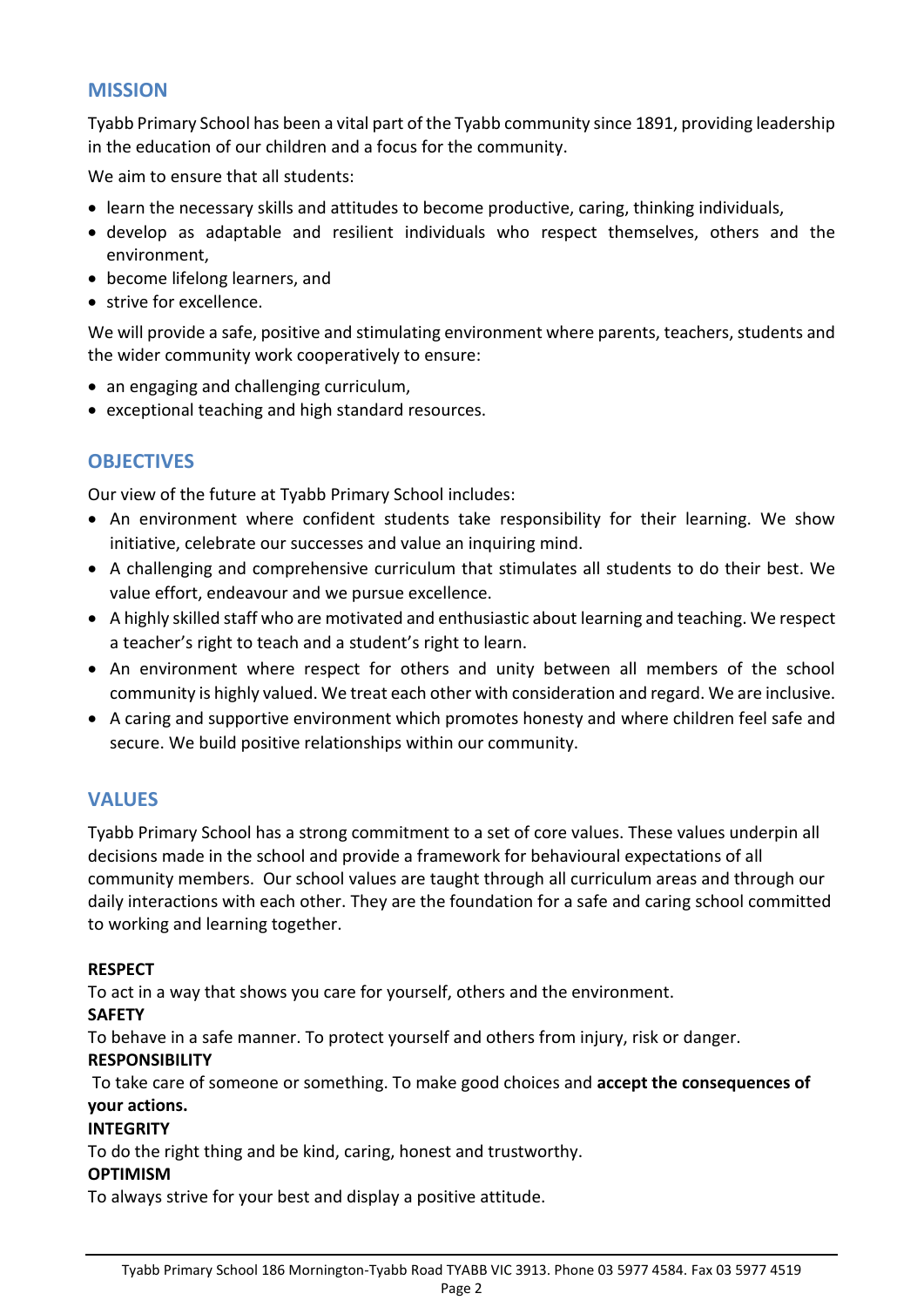# **STATEMENT OF VALUES**

Tyabb Primary School recognises the importance of the partnership between schools and parents to support student learning, engagement and wellbeing. We share a commitment to, and a responsibility for, ensuring inclusive, safe and orderly environments for children and young people. This Statement of Values sets out our behavioural expectations of all members in this school community, including the principal, all school staff, parents, students and visitors. It respects the diversity of individuals in our school community and addresses the shared responsibilities of all members in building safe and respectful school communities.

Discrimination, sexual and other forms of harassment, bullying, violence, aggression and threatening behaviour are unacceptable and will not be tolerated in this school. Our Statement of Values acknowledges that parents and school staff are strongly motivated to do their best for every child. Everyone has the right to differing opinions and views and to raise concerns, as long as we do this respectfully as a community working together.

| <b>Tyabb Primary School Values</b>                                                                                                     | <b>Whole School Rules and Expectations</b><br><b>Students</b>                                                                                                                                                                                                                  |
|----------------------------------------------------------------------------------------------------------------------------------------|--------------------------------------------------------------------------------------------------------------------------------------------------------------------------------------------------------------------------------------------------------------------------------|
| <b>RESPECT</b><br>To act in a way that shows you care for<br>yourself, others and the environment.                                     | We show this value by:<br>Being kind and caring<br>Accepting and including others<br><b>Actively listening</b><br>$\bullet$<br>Using good manners<br>$\bullet$<br>Following staff instructions<br>$\bullet$<br>Caring for property / environment<br>$\bullet$                  |
| <b>SAFETY</b><br>To behave in a safe manner. To protect<br>yourself and others from injury, risk or<br>danger.                         | We show this value by:<br>Respecting personal space<br>$\bullet$<br>Keeping hands and feet to ourselves<br>$\bullet$<br>Using equipment as instructed<br>Walking inside and undercover<br>$\bullet$<br>Respecting school boundaries<br>Following staff instructions            |
| <b>RESPONSIBILITY</b><br>To take care of someone or something.<br>To make good choices and accept the<br>consequences of your actions. | We show this value by:<br>Being persistent and trying our best<br>Bouncing back and being resilient<br>Being organised and ready to learn<br>$\bullet$<br>Finishing what we have started<br>$\bullet$<br>Making good choices and accepting the<br>consequences of your actions |
| <b>INTEGRITY</b><br>To do the right thing and be kind,<br>caring, honest and trustworthy.                                              | We show this value by:<br>Doing the right thing<br>Helping others<br>Being kind, caring and trustworthy<br>Being honest and telling the truth<br>Accepting and including others<br>Taking responsibility for our actions                                                       |
| <b>OPTIMISM</b><br>To always strive for your best and<br>display a positive attitude.                                                  | We show this value by:<br>Striving to be our best<br>Having a positive attitude<br>Encouraging and supporting others<br>$\bullet$<br>Believing you can do it!<br>$\bullet$<br>Enjoying school and making the most of<br>opportunities                                          |

Tyabb Primary School 186 Mornington-Tyabb Road TYABB VIC 3913. Phone 03 5977 4584. Fax 03 5977 4519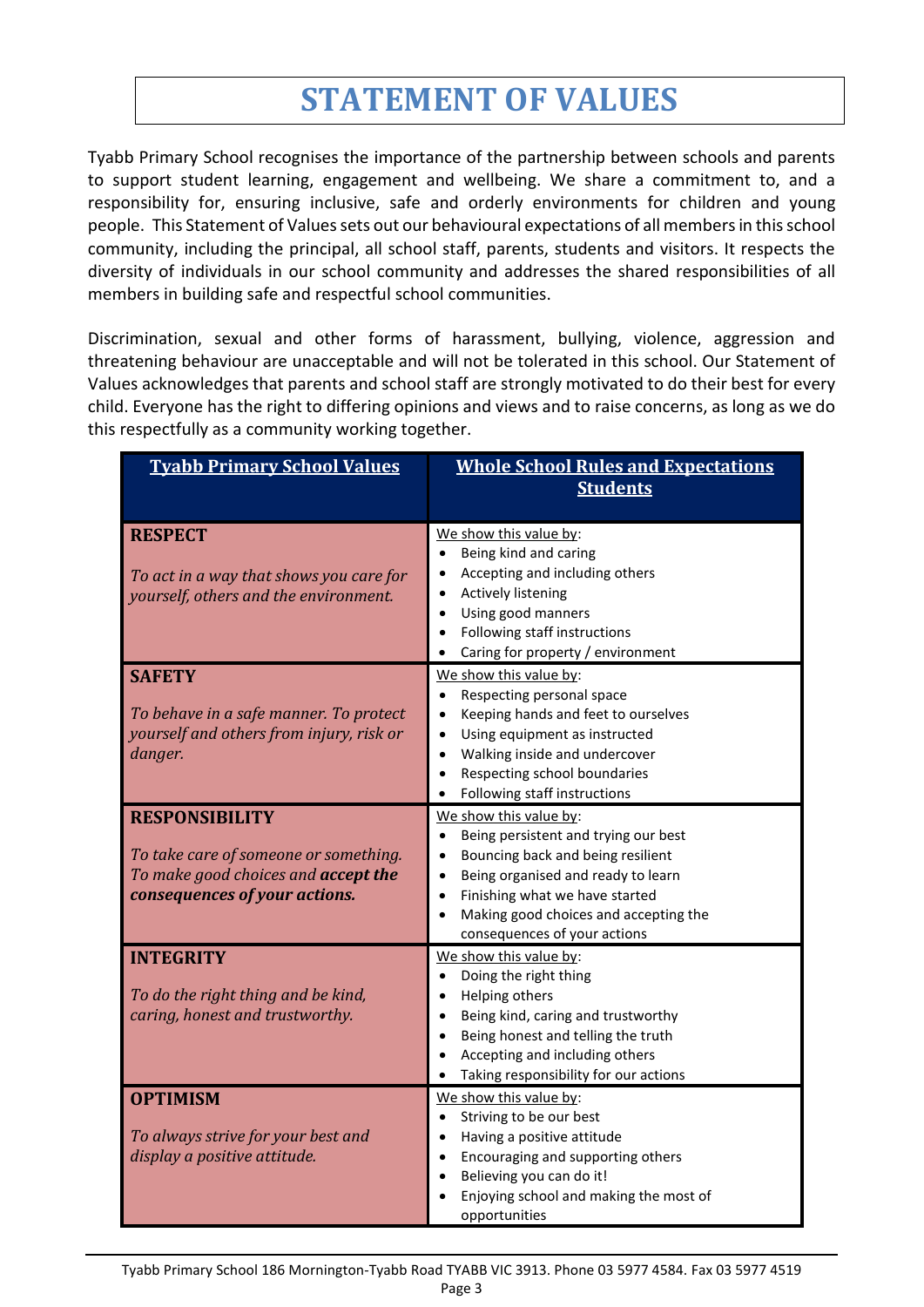### **EXPECTED BEHAVIOURS ( Code of Conduct)**

### **AS PRINCIPALS AND SCHOOL LEADERS, WE WILL:**

- model positive behaviour and effective leadership,
- communicate politely and respectfully with all members of the school community,
- work collaboratively to create a school environment where respectful and safe behaviour is expected of everyone,
- behave in a manner consistent with the standards of our profession and meet core responsibilities to provide safe and inclusive environments,
- plan, implement and review our work to ensure the care, safety, security and general wellbeing of all students at school,
- identify and support students who are or may be at risk,
- do our best to ensure every child achieves their personal and learning potential,
- work with parents to understand their child's needs and, where necessary, adapt the learning environment accordingly,
- respond appropriately when safe and inclusive behaviour is not demonstrated and implement appropriate interventions and sanctions when required,
- inform parents of the school's communication and complaints procedures,
- ask any person who is acting in an offensive, intimidating or otherwise inappropriate way to leave the school grounds,
- Make known to parents the school's communication and complaints procedures.

### **AS TEACHERS AND ALL NON-TEACHING STAFF, WE WILL:**

- model positive behaviour to students consistent with the standards of our profession,
- communicate politely and respectfully with all members of the school community,
- proactively engage with parents about student outcomes,
- work with parents to understand the needs of each student and, where necessary, adapt the learning environment accordingly,
- work collaboratively with parents to improve learning and wellbeing outcomes for students with additional needs,
- communicate with the principal and school leaders in the event we anticipate or face any tension or challenging behaviours from parents,
- treat all members of the school community with respect.

### **AS PARENTS, WE WILL:**

- model positive behaviour to our child,
- communicate politely and respectfully with all members of the school community,
- ensure our child attends school on time, every day the school is open for instruction
- take an interest in our child's school and learning,
- work with the school to achieve the best outcomes for our child,
- communicate constructively with the school and use expected processes and protocols when raising concerns,
- support school staff to maintain a safe learning environment for all students,
- follow the school's processes for communication with staff and making complaints,
- treat all school leaders, staff, students, and other members of the school community with respect.